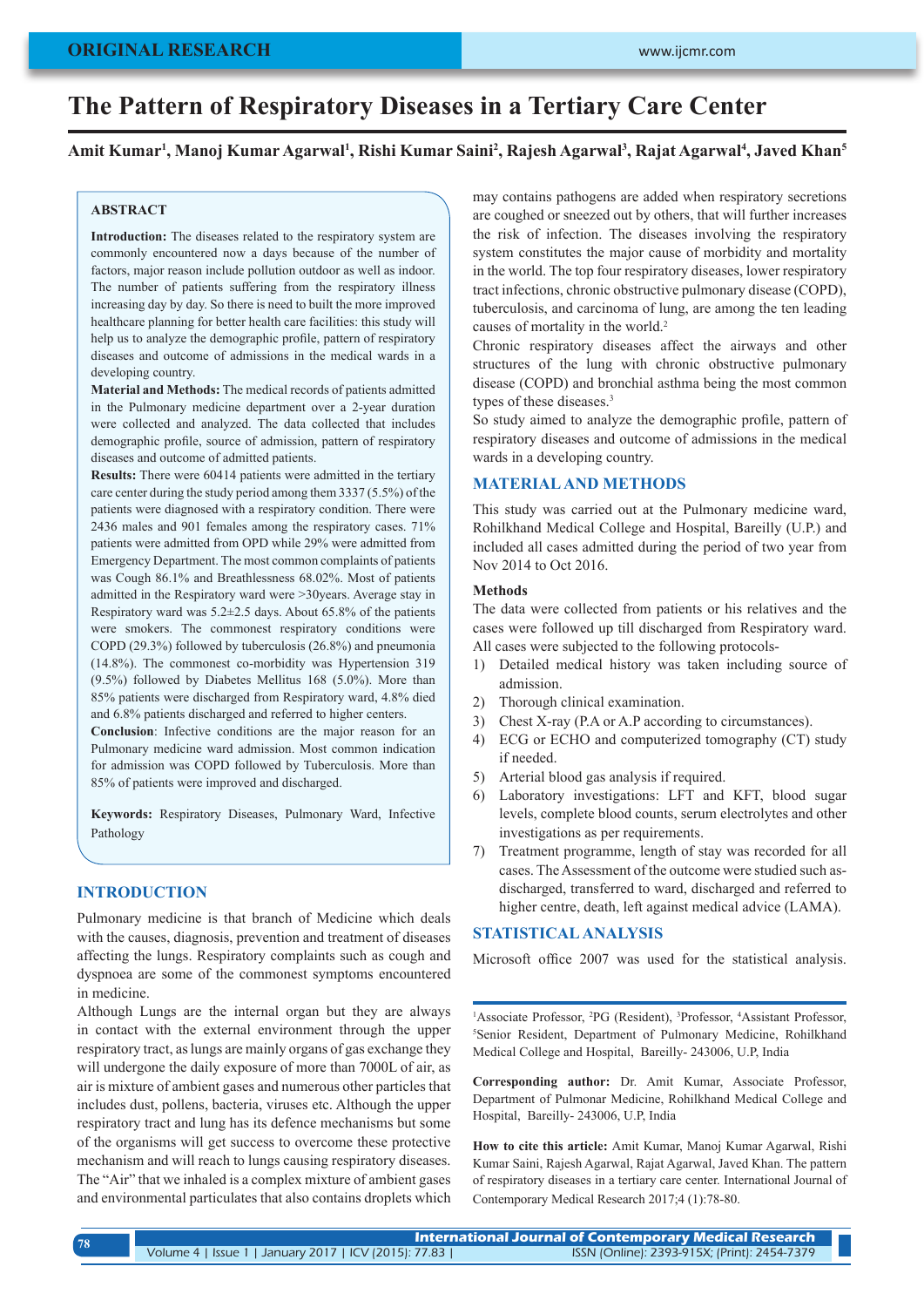Descriptive statistics like mean and percentages were used to interpret the data.

## **RESULTS**

3337 patients were admitted to Pulmonary medicine ward during two year period. There were 2436 (70%) males and 901 (30%) females.

The common respiratory symptoms were Cough in 124 (86.1%) followed by Dyspnoea 98 (68.02%), fever 66 (45.8%), chest pain 54 (37.6%), hemoptysis 12 (8.3%) and other symptoms constituted about 60 (41.6%) including palpitation, generalized weakness (figure-1).

In this study it was observed that 71% of patients were admitted from OPD while 29% of patients were referred from Emergency Department. In this hospital, the serious and critically ill patients are hospitalized in emergency department first, therefore 29% of patients were referred from Emergency Department (Figure-2). Cases were hospitalized for the following causes -

Includes COPD, Tuberculosis, pneumonia, asthma, ILD, pulmonary embolism, bronchiectasis, malignancies (Lung cancer) and complications of these diseases (table-1).

The duration of stay in Respiratory ward ranged from 2 to 38

|                                                              | No. of patients<br>$(n=3337)$ | Percent % |  |
|--------------------------------------------------------------|-------------------------------|-----------|--|
| <b>COPD</b>                                                  | 977                           | 29.3%     |  |
| Tuberculosis                                                 | 527                           | 14.8%     |  |
| Pneumonia                                                    | 310                           | $9.3\%$   |  |
| Asthma                                                       | 183                           | $5.5\%$   |  |
| <b>Bronchiectasis</b>                                        | 93                            | 2.8%      |  |
| IL D                                                         | 136                           | $4.1\%$   |  |
| Pulmonary Embolism                                           | 894                           | 26.8%     |  |
| Lung cancer                                                  | 210                           | $6.3\%$   |  |
| Table-1: Pattern of pulmonary diseases in Pulmonary medicine |                               |           |  |
| ward patients                                                |                               |           |  |

| Duration of stay                                                     | No. of patients $(n=3337)$ |  |
|----------------------------------------------------------------------|----------------------------|--|
| $1-7$ days                                                           | 2643 (79.2%)               |  |
| $7-14$ days                                                          | $600(18.0\%)$              |  |
| $>14$ days                                                           | $94(2.8\%)$                |  |
| <b>Table-2:</b> Duration of stay in Pulmonary medicine ward patients |                            |  |

| <b>Associated comorbidities</b>          | No. of patients $(n=3337)$ |  |
|------------------------------------------|----------------------------|--|
| Hypertension                             | 308 (9.2%)                 |  |
| Diabetes mellitus                        | $163(4.8\%)$               |  |
| Septicaemia                              | 86 (2.5%)                  |  |
| Heart failure                            | $60(1.7\%)$                |  |
| Chronic liver disease                    | 43 $(1.2\%)$               |  |
| Stroke                                   | 98 (2.9%)                  |  |
| Malignancy                               | $22(0.6\%)$                |  |
| <b>Table-3:</b> Associated comorbidities |                            |  |

| <b>Outcome of Patients</b>                                         | No. of patients $(n=3337)$ |  |
|--------------------------------------------------------------------|----------------------------|--|
| Discharge                                                          | 2873 (86.1%)               |  |
| Discharge and Refer to higher center                               | $227(6.8\%)$               |  |
| Death                                                              | $161(4.8\%)$               |  |
| <b>LAMA</b>                                                        | 76 (2.3%)                  |  |
| <b>Table-4:</b> Outcome of Patients admitted to Pulmonary medicine |                            |  |
| ward                                                               |                            |  |

days. The study showed that maximum duration of stay of 1 (77.4%) of patients was observed to be between 1-13 days. (Average duration- 5.2±2.5 days) (Table-2).

The comorbidities in this study noticed in 810 (24.3%) of patients, the common comorbidities were hypertension 319 (9.5%), diabetes mellitus 168 (5.0%), renal 89 (2.6%), hepatic 61 (1.8%), malignancy 44 (1.3%) and 2527 (75.7%) patients had no comorbidity while 136 (4.1%) patients were found to have others such as steroid toxicity (Table-3). Table-4 Shows the outcome of patients admitted to Pulmonary medicine ward.

## **DISCUSSION**

This study was carried out to evaluate the clinical profile, pattern of disease, co-morbidities and outcome of patients admitted to Pulmonary medicine ward in a tertiary care centre RMCH Bareilly.

3337 patients were admitted to Pulmonary medicine ward, of them 2439 (70%) were males and 898 (30%) females, with M:F ratio of 2.7:1, while ratio of 3.5:1 was observed by sachdeva et al (2013).<sup>4</sup> The male preponderance was also observed by victor et al  $(2013)^5$ , sachdeva et al  $(2013)^4$ , soto-campos et al  $(2013)^6$ , omer s.almoudi (2006)<sup>7</sup> while female preponderance seen in B. R. Pokharel et al  $(2012)^8$ 

The age group of patients admitted in Pulmonary medicine ward is from 7 to 74 years and above but majority of the patients were from 30 to 60 years 2530 (75.8%), victor et al (2013)<sup>5</sup> and sachdeva et al  $(2013)^4$  observed more than 65% and about 60% of the patients admitted in Pulmonary medicine ward were lies in the age group of 30 to 60 years respectively.

The mean age in this study was  $48.6 \pm 12$ , the mean age of 50.64 $\pm$ 15.7years was made by sachdeva et al  $(2013)^4$  which



**Figure-1:** Age distribution of study population



**Figure-2:** Sources of Patient Admission in Respiratory medicine ward